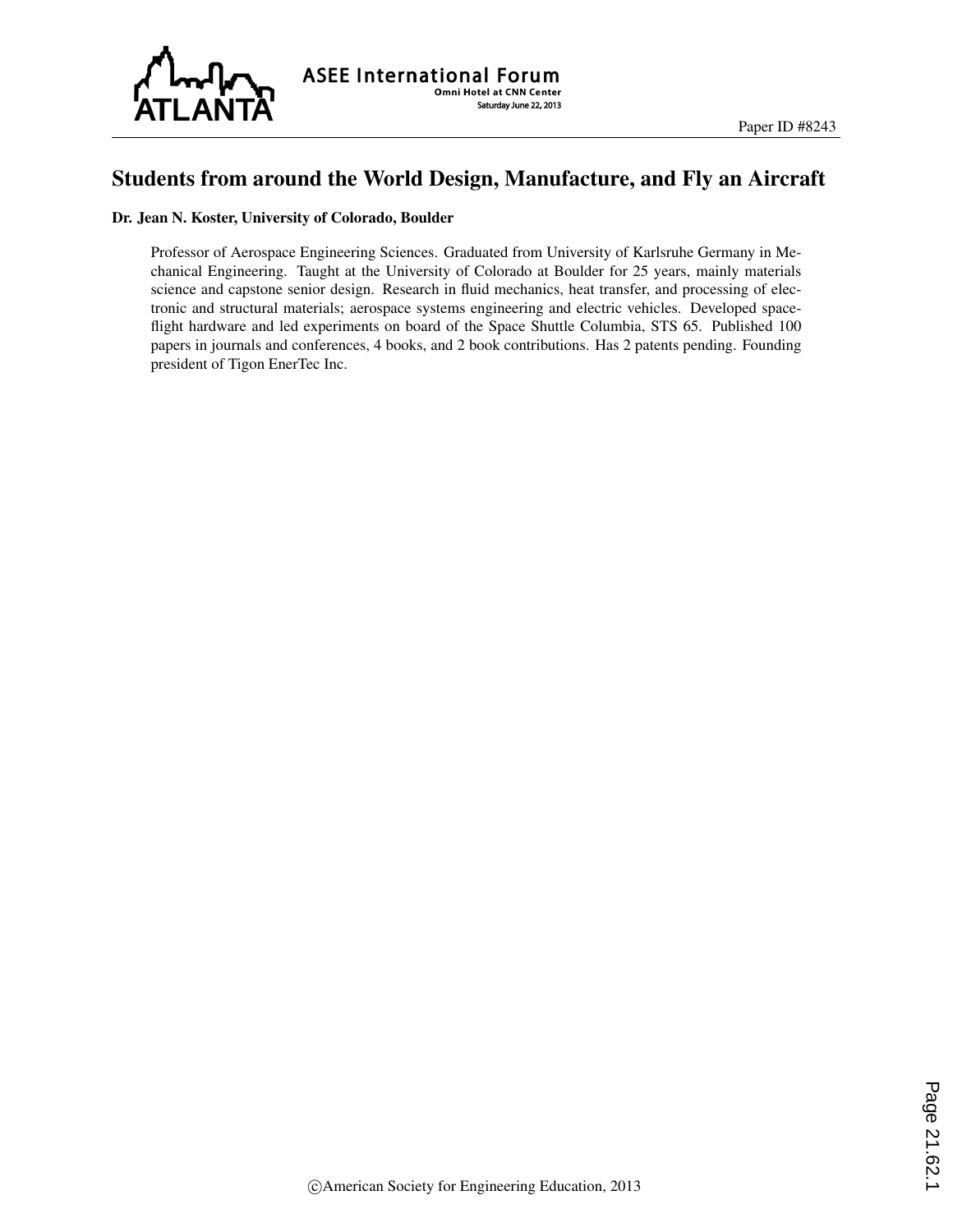# **Students From Around The World Design, Build, Fly An Aircraft**

#### **Jean Koster**

### **Motivation**

Michael Nielsen<sup>1</sup> studied collaborations among mathematicians and his conclusions can be paraphrased for engineering: "Part of the answer is that the best engineers can learn from people with complementary knowledge, and be stimulated to consider ideas in directions they wouldn't have considered on their own. Online tools create a short-term collective memory where ideas can be rapidly improved by many minds." Industry has top level program goals that may require multinational team work and the synergistic support structure of extremely large teams where no one person understands all the systems of systems in detail.

There is a growing trend of global, multi-company collaboration within the aerospace community. With the growing maturity of information technology and ever-increasing complexity of modern engineering and education, many parent companies form partnerships with specialty teams in order to facilitate rapid development across all subsystems of a project. For example, the Boeing Company purchases roughly 65% of the newly developed 787 Dreamliner airframe from outside companies.<sup>2</sup> In a field where work is traditionally performed by small, localized teams of engineers, these complex global projects present new challenges for overcoming cultural differences, language barriers, and bureaucracy.

With these industry trends set to define a large focus of the next 20-50 years of the aerospace industry, educating the next generation of engineers who will be responsible for addressing these challenges is of paramount importance. Efforts to train students in the global design effort have been reported before, and they were mainly limited to virtual computer design studies and did not include delocalized manufacturing.<sup>3</sup> In different cultures the educational program itself may provide students with different skill levels in similar fields of study and new challenges to team work. 4

The Hyperion project, besides being a challenging technical project, was designed to prepare students to become global engineers.

### **Introduction**

At the University of Colorado at Boulder during the summer months of 2010, a small team of continuing education (B.S./M.S.) aerospace engineering seniors were challenged to develop a global academic project that would assess the feasibility of simulating known pains of the modern global industry. Global sub-contractors often have difficulties understanding requirements the same way as the customer due to cultural differences and educational background. The Hyperion project consisted of three delocalized international student teams, who conceive, design, implement, and operate a completely new type of aircraft.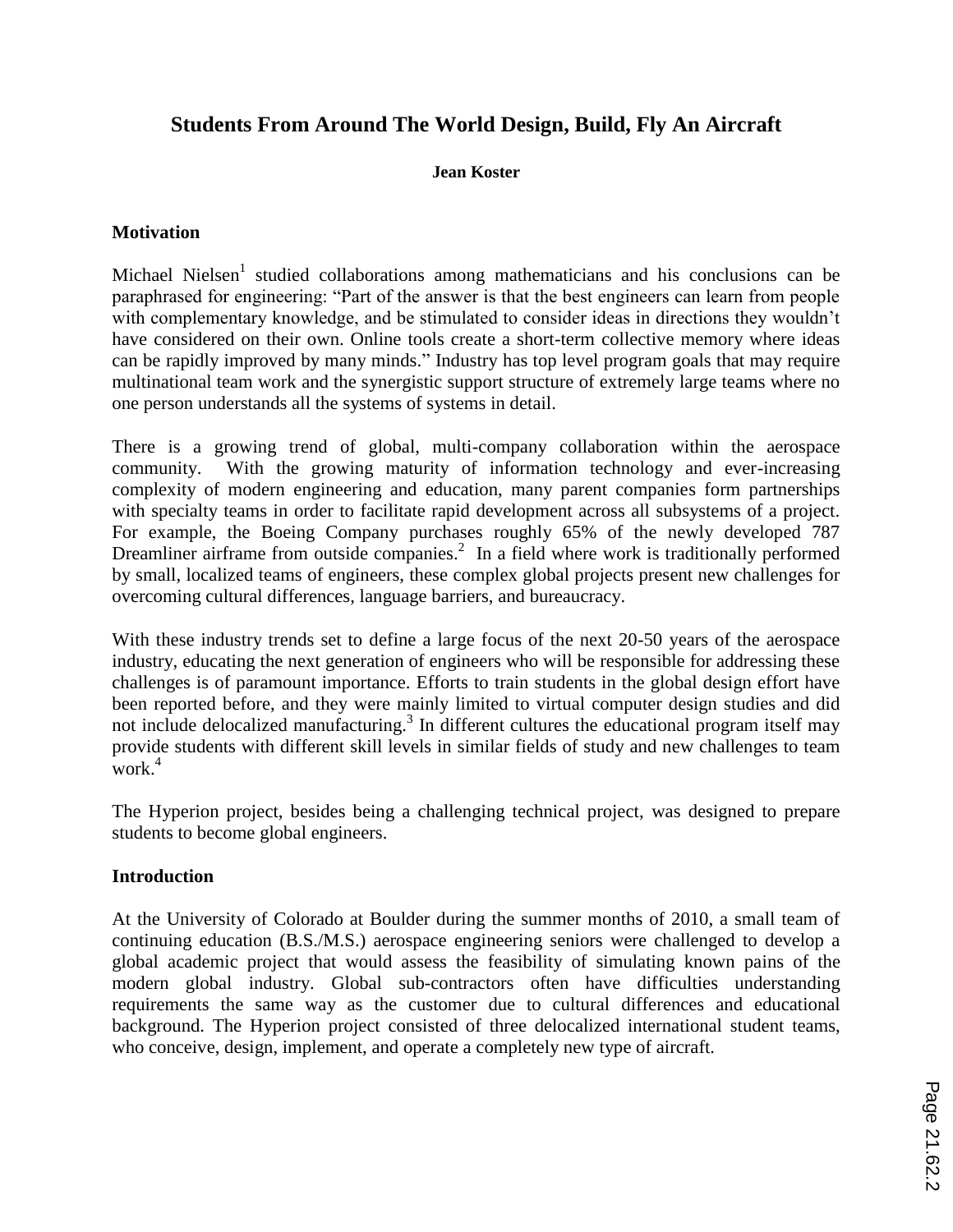To satisfy the global project management aspect of the project, the *Follow-The-Sun* (FTS) concept was identified as a promising model for improving the productivity of delocalized teams. The FTS concept revolves around three teams, spread eight hours apart, who relay their work every eight hours, realizing 3 working days in a single 24 hour period. The University of Stuttgart, Germany and the University of Sydney, Australia both agreed to participate with the University of Colorado at Boulder (CU), U.S.A in the experimental project.

The NASA/Boeing X-48B aircraft was set as the inspiration for the aircraft design.<sup>5</sup> The blended-wing-body (BWB) architecture was chosen as the initial design focus, as it is one of industry's leading fuel efficient platforms demonstrating the latest developments in green aircraft technology.

### **Project Description**

The Hyperion project began in June of 2010, when all three international universities gave the project a green light. This was made possible by the collaboration of Professors Jean Koster of Colorado, Claus-Dieter Munz and Ewald Krämer of Stuttgart, and Drs. KC Wong and Dries Verstraete of Sydney. Development began with the initial formation of the project goals, scope, and preliminary work breakdown structure (WBS), preliminary schedule, and acquisition of project funding. With each University's academic semesters starting and ending on different dates, careful consideration had to be taken into account when planning the WBS and schedule. A significant difference in educational approach was that the University of Colorado has formal senior and graduate design course offerings in its curriculum with a rigorous systems engineering educational component; whereas the Universities of Stuttgart and Sydney organized their teams in a framework often described as "independent studies."

Compared to conventional academic projects, the Hyperion schedule was orders of magnitude more complicated to develop as special consideration had to be made to accommodate the out of sync university's semesters. The Sydney semester began first, with Colorado's a close second, and Germany starting third in mid-October. Figure 1 shows a simplified schedule as well as each University's semester dates and overlap.

The overall project schedule was based on the University of Colorado's Senior Design Course timeline, which encompasses an entire project experience over the span of 2 semesters. The project is divided into two phases, in sync with the CU semester schedule. The first semester, or phase of the project course, is focused entirely on design, analysis, and prototyping. The second phase of the project encompasses the manufacturing, integration, and testing aspects. Each component must be manufactured, tested at a subsystem level, integrated to the system level, and tested again to both verify and validate all project requirements.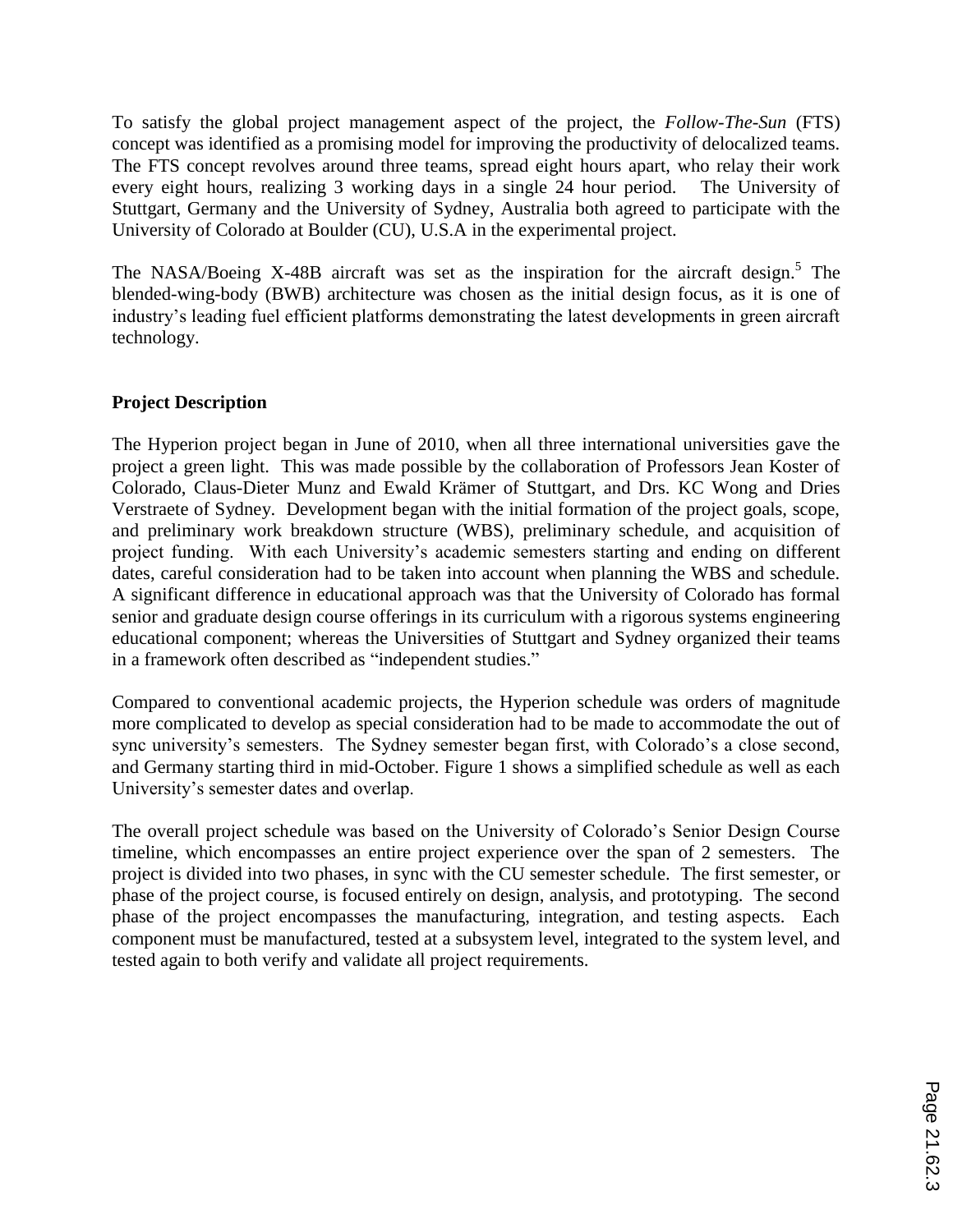

Figure 1. Simplified Project Schedule.

## **Global Project Team**

The Hyperion project was divided into 4 student teams:

- 1. A Graduate team from The University of Colorado
- 2. A Graduate/undergraduate team from University of Stuttgart
- 3. A graduate/undergraduate team from The University of Sydney
- 4. An undergraduate team from The University of Colorado

Projects at the academic level are notably different from industry due to two primary factors. Collegiate students have varying class schedules with respect to one another, compared to industry teams' steady work hours. This makes scheduling the necessary daily meetings of a college team very difficult for the students to internally manage. A second notable difference is that students who work on an academic project are motivated by a grade, not salary. Their work is largely voluntary rather than mandatory. This requires a different approach to project management, as the monetary motivational leverage is not available to the manager. Fortunately students have another strong motivational driver—passion.

The architecture of the Hyperion project team with leadership by the Colorado graduate team is shown in Figure 2. The goal of the team design is to expose senior and graduate students to the need for collaborating in a global industry with design offices and manufacturing facilities around the world. Colorado's graduate team leads the development of the project and distributes and incorporates work from the CU undergraduate team, the German and Australian teams through the use of Configuration Control Documents. These living documents are essential to maintaining consistency and direction of the designs. The requirements on quality of these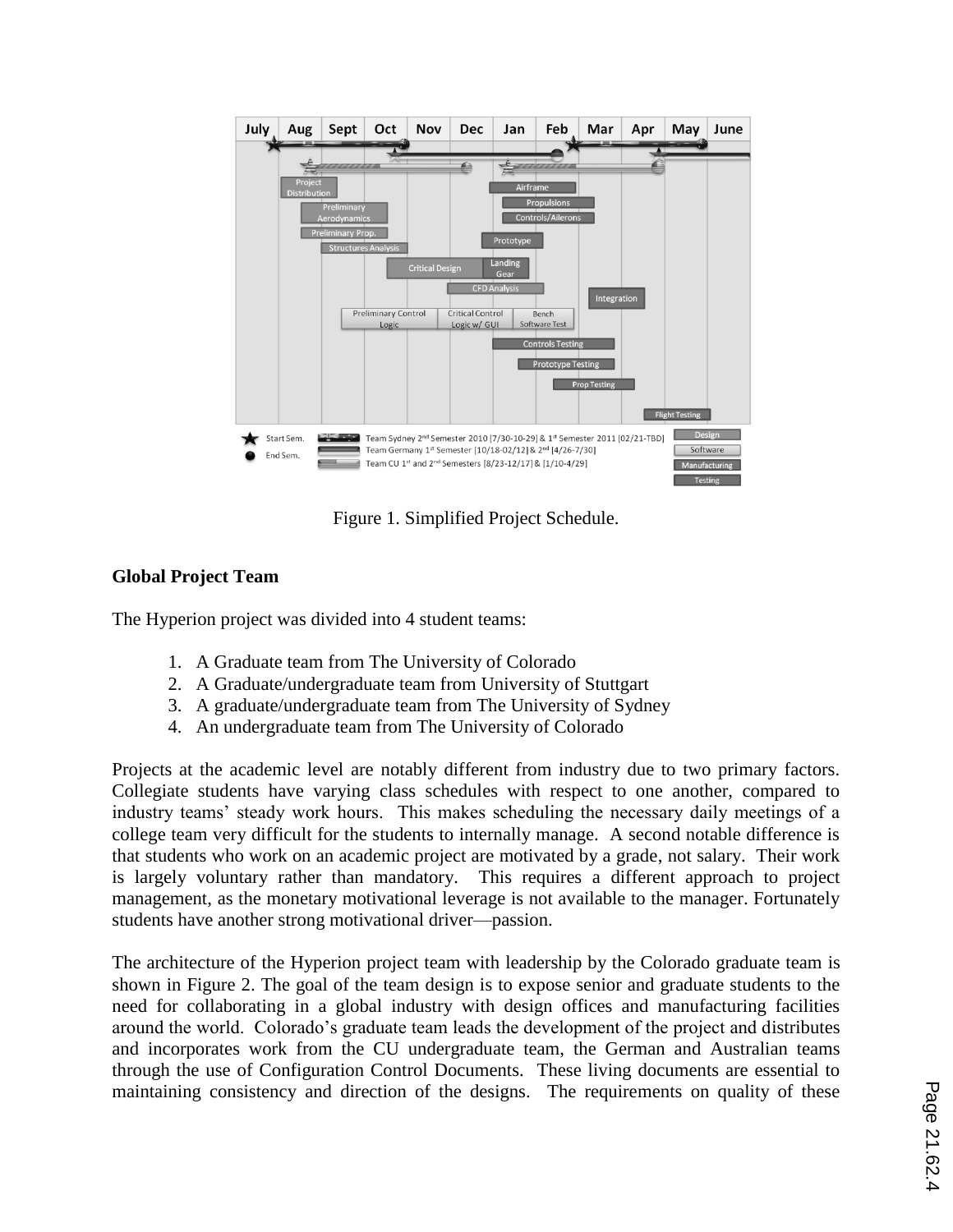documents are very high due to several factors. Tasks, revised at the end of workday for the next team, must be defined with great precision and extreme clarity. Each team works eight hours and updates the configuration control document, then passes it to the next team to work eight hours, and so on. The model allows packing three regular working days by three teams on different continents into 24 continuous hours, accelerating project development by the "Following-The-Sun" principle. Robust internet communication is essential. Students are challenged to communicate effectively and efficiently on a daily basis across all sub-teams.



Figure 2. Hyperion Team Architecture

### **Work Breakdown Structure**

The work breakdown structure (WBS) of the Hyperion project served as a challenging logistics problem for students inexperienced in project planning. The question, "who can do what, why, and when?" is easier to identify in an industry environment, where employees are hired for specific jobs and titles. For a student team comprised of varying degrees of skill-sets and schedules around the world, there is little time to waste in determining who is responsible for each subsystem and deliverable. There were two primary drivers for the WBS distribution, *skills* and *schedules*. In determining which teams were assigned tasks and ownership in the project, the skill-sets of each university were weighed with respect to one another to identify strengths. The schedules were then evaluated to determine what work correlated with the development stage of the project. Since Australia began their semester first they were given the responsibility of the aerodynamic shape of the aircraft, the preliminary configuration design, the sizing of the control surfaces and contributing to weight and balance analysis for stable flight. Germany were given the lead in developing the wingtip and vertical stabilizer designs, CFD analysis, and manufacturing of the center body skin. The broader Colorado graduate team lead the structures, electronics, controls, software, mass properties management, financial operations, and overall project management. The Colorado undergraduate team was listed as individual team because of their charter to develop the hybrid propulsion system.

The development of the logistics of collaboration was a major undertaking. The skills of all the participating international students had to be incorporated in the work distribution management. The WBS was first split in 5 categories which followed the systematic order of the project's development, with the exception of management which was constant across the 9 months. From this WBS and the items identified as the top level systems of the project, further more specialty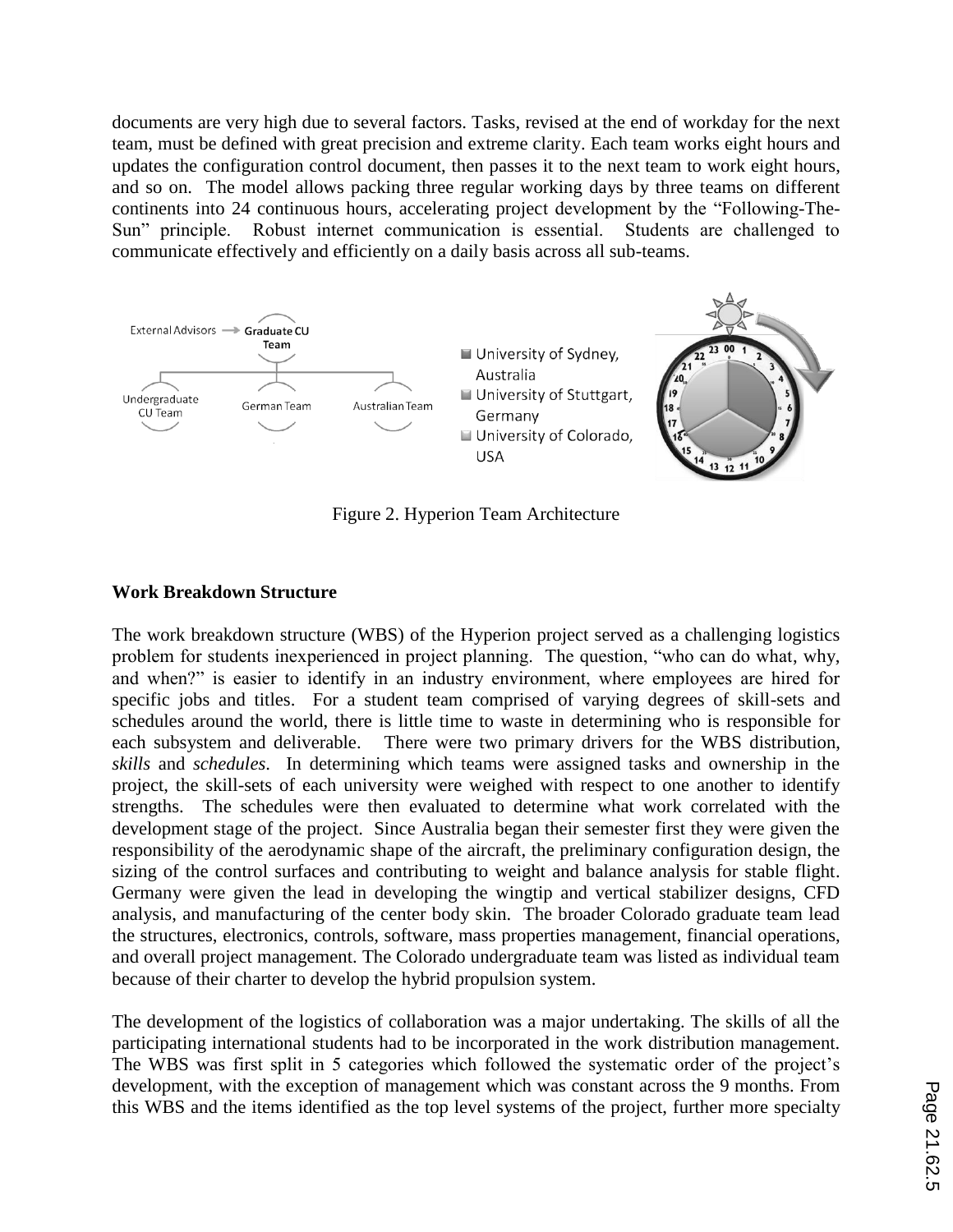WBS were developed, which were then decomposed further. The systematic approach to the WBS resulted in an effective use of team skills, maximizing production and minimizing risk.

Strict oversight of the budget is crucial to realize the ambitious goals of the Hyperion project. Much like the opportunity to learn global collaboration skills, learning how to manage financial resources helps prepare the students for real-world project management.

### **Best Practices**

Information management was perhaps the most critical aspect of the Hyperion project. With multiple teams operating in separate locations, perpetual contact is necessary to make sure efforts are in sync and misunderstandings are corrected early on.

An example of this successful communication and work flow can be found in the aerodynamic design experience. Engineers in Australia would work with model dimensions and upload their CAD files to the cloud and verbalize ideas over Skype™. This allowed for seamless continuation in Germany, where the Stuttgart team refinement work could take place. Towards the end of the Stuttgart work day, updated files and ideas would be shared with the Colorado team who would add their expertise to the aircraft's design and check progress with the requirements. After a day's work, they in turn would post their contributions on Huddle™, discuss changes over Skype™, and the Australia team would pick up where Colorado left off. This constant work allowed for normally three days CAD work to be completed virtually in 24 hours.

The CAD design work was accelerated significantly by using Follow-The-Sun techniques. The entire structure, skin, landing gear, and propulsion system was designed in roughly 6 weeks. This included structural analysis and sizing of the ribs, spars, skin, landing gear attachment points and elements of the propulsion system, either by analytic calculations or through CATIA with contributions from each university. The Hyperion 1.0 design and model is shown in Figure 3.



Figure 3. The Hyperion 1.0 Aircraft

The problems faced by Boeing's Dreamliner team highlight the complexity of international manufacturing. <sup>6</sup> Boeing outsourced components to manufacturers around the world. The CU-Hyperion team has benefited from access to different points of view as well as facilities of the global team partners, items that would be unavailable to a lone local team.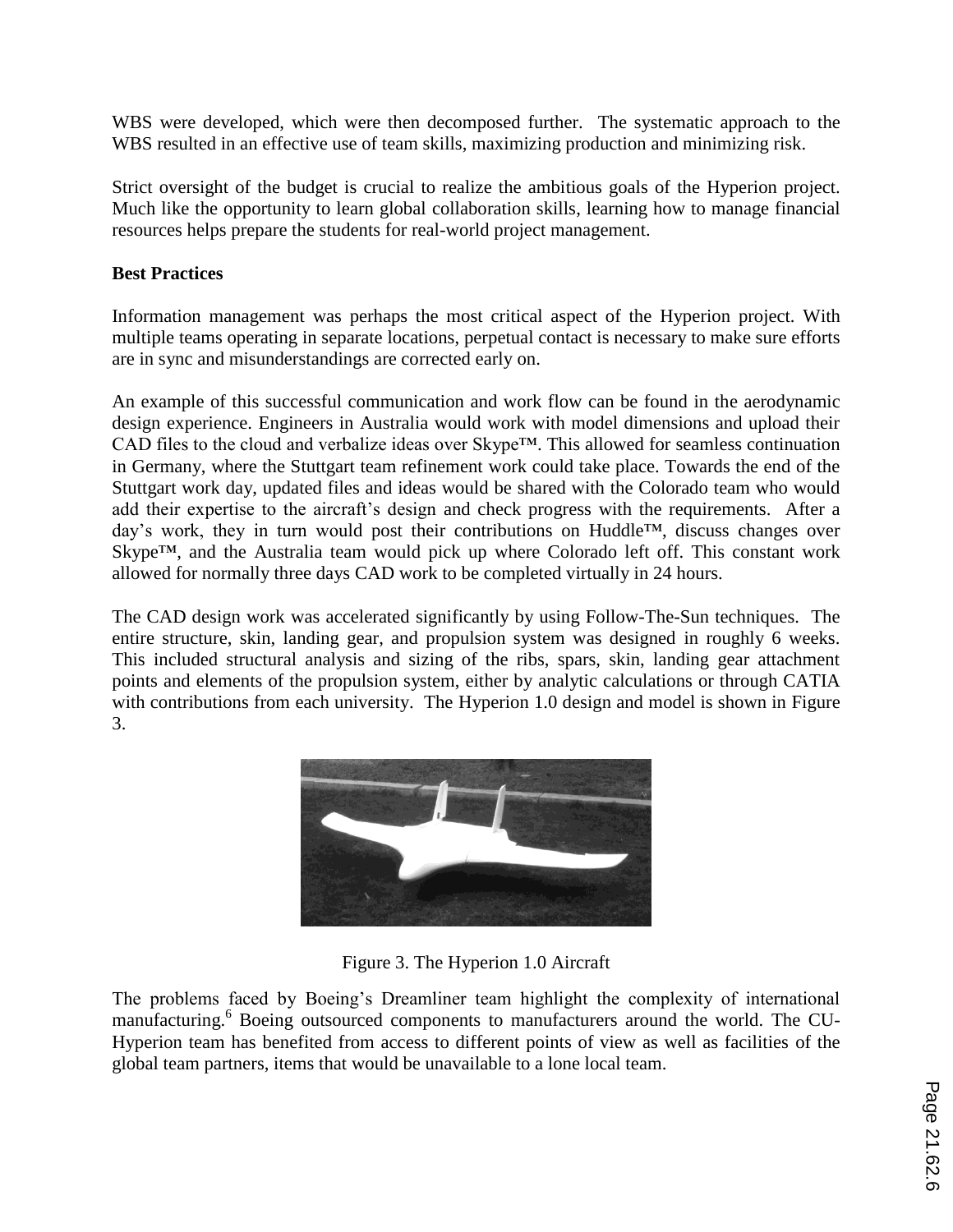The logistical constraints imposed by time and distance are another significant problem caused by international manufacturing. It is important to design for manufacturing! The central internal body frame structure was manufactured at Colorado and shipped to Germany where the covering fiberglass skin was manufactured. The fiberglass body was created at the University of Stuttgart, with very little margin to allow for time over-runs. If the production schedule is not met, it would be very difficult for the Hyperion team to meet their objectives of flight before school ends in Colorado for summer break. This constraint mimics problems faced by global industries that face delivery to customer deadlines.

### **Lessons Learned**

Early into the design phase, several weeks' worth of progress were lost when weight and balance and elevator sizing problems forced the relocation of the propulsion system from a pusher to tractor configuration. This forced multiple sub-teams to adjust their work to compensate for the new design. Communicating the redesign across to all of the teams was ultimately not a problem. However, problems did arise with a general lack of understanding and communication amongst the international team deliverables and involvement in presentations. Including the international team members in presentations and design reviews was difficult and sometimes not possible due to the time differences and technological constraints of low budget video conferencing systems.

In order to incorporate the ideas and viewpoints of our delocalized team, regular conference calls have been held using Skype™ and Polycom™. By no means perfect, this system has been successful in coordinating the efforts of all teams. The students from all three schools never met personally until the final assembly and test flight at the end of the project.

A key component to the Hyperion project was the international work delegation and distribution. The underlying concept for each team to trade off work daily is conceptually ideal; however it is difficult in an academic environment. Each student team member has a unique schedule, due to variances in class schedules and part/full time employment. Without students working full eight hours on a task it worked reasonably well in the initial phase of the conceptual design of the aerodynamic shape and structure.

Being able to allocate even one single continuous 8-hour block to a Follow-the-Sun activity is unlikely for any student team. Therefore, Follow-the-*Week* (FTW) assignments became soon more manageable and successful to implement during verification and integration work. Rather than each person work 8-hour days as in industry, each person or group of students was given a specific design item to complete each week.

The largest benefit to FTW activities came in the form of the CAD design of the aircraft during integration in which at the beginning of each week a set of part deliverables were assigned and then integrated with the model upon completion of the work week.

Refinements to a global project course shall be made, just as processes are refined in industry. Academic advisors need to have a solid understanding of the different academic systems around the partner universities. The participating education programs may have different focus on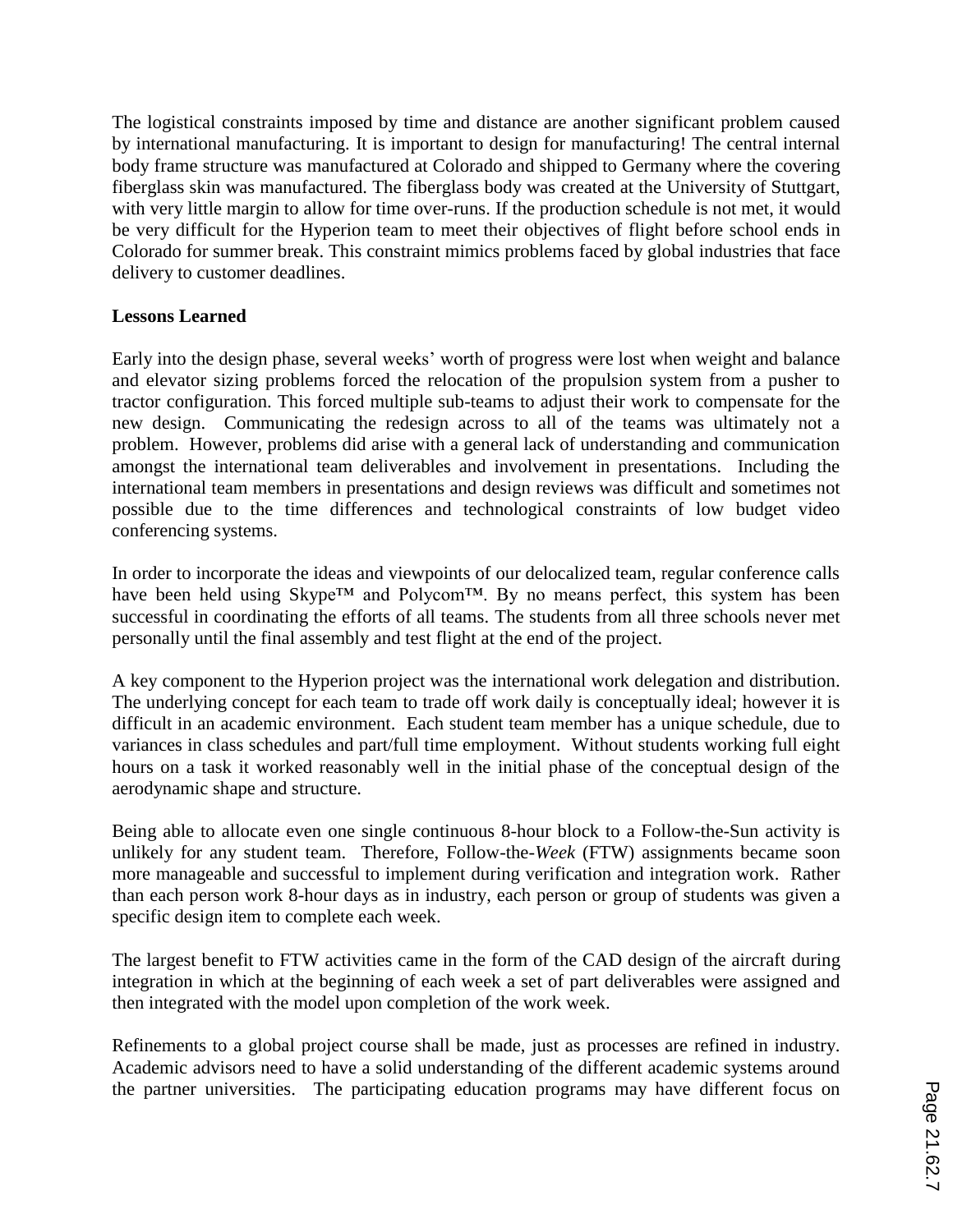technical fields and the desired learning outcomes may be different as well, as dependent on accreditation requirements. Students at the same official academic level at different universities may have different technical abilities and backgrounds and all need to be integrated in the skills profile of the global team. Academic planning needs to be significant.

The internal ribs and spars for the aircraft manufactured at Colorado were shipped to Germany where the external skin was manufactured and the central body assembled. Export documentation forms must be filed correctly by the sender and the recipient must fill out import documentation with correct content to allow adding value in Germany and shipping back to the sender. For the return shipment, the carrier's pre-clearance team must have specific information on the bill of shipment. All these formalities are not in the mindset of most academics. Universities may not be well prepared to support international shipments correctly either.

Financial transactions between universities may also be complicated by the fact that universities seldom or never exchange funds and thus have little experience in commercial transactions.

### **Conclusion**

The Hyperion project was intended as a graduate student design project for an aerodynamically efficient aircraft. All requirements of aerodynamic, structural and mass performances defined for first vehicle were met. The Hyperion was flown successfully with electric motor.

The international collaboration by teams from three international universities became a great learning experience. Students at different universities introduced new and unique skills that benefited the design concepts in all aspects. The totally new design concept was brought from an idea to a finished product in about 9 months. This is a fast development of a novel and complex technology. The Follow-The-Sun collaboration worked well in the initial design phase. After the system decomposition was done, the concept of Follow-The-Week collaboration became more efficient for manufacturing of the aircraft, verification of requirements and validation of the design.

The lessons learned for global engineering collaborations were substantial. With a positive mindset of all international participants the operational procedures during the design phase and during the manufacturing phase were quickly absorbed by most of the team members. Altogether, the first year Hyperion project was a rewarding experience for more than 30 students from around the world.

**Acknowledgements:** Martin Arenz, Scott Balaban, Joshua Barnes, Steffen Bogdanski, Andrew Brewer, Michaela Cui, Tyler Drake, Chelsea Goodman, Derek Hillery, Cody Humbargar, Mark Johnson, Mikhail Kosyan, Arthur Kreuter, Holger Kurz, Gavin Kutil, Trevor Kwan, Justin Lai, Kai Lehmkuehler, Andrew McCloskey, Brett Miller, Derek Nasso, Corey Packard, David Pfeifer, Julie Price, Marcus Rahimpour, Jonas Schwengler, Matthias Seitz, Eric Serani, Gauravdev Soin, Joseph Tanner, Baris Tunali, Alec Velazco, Byron Wilson, Tom Wiley, Richard Zhao.